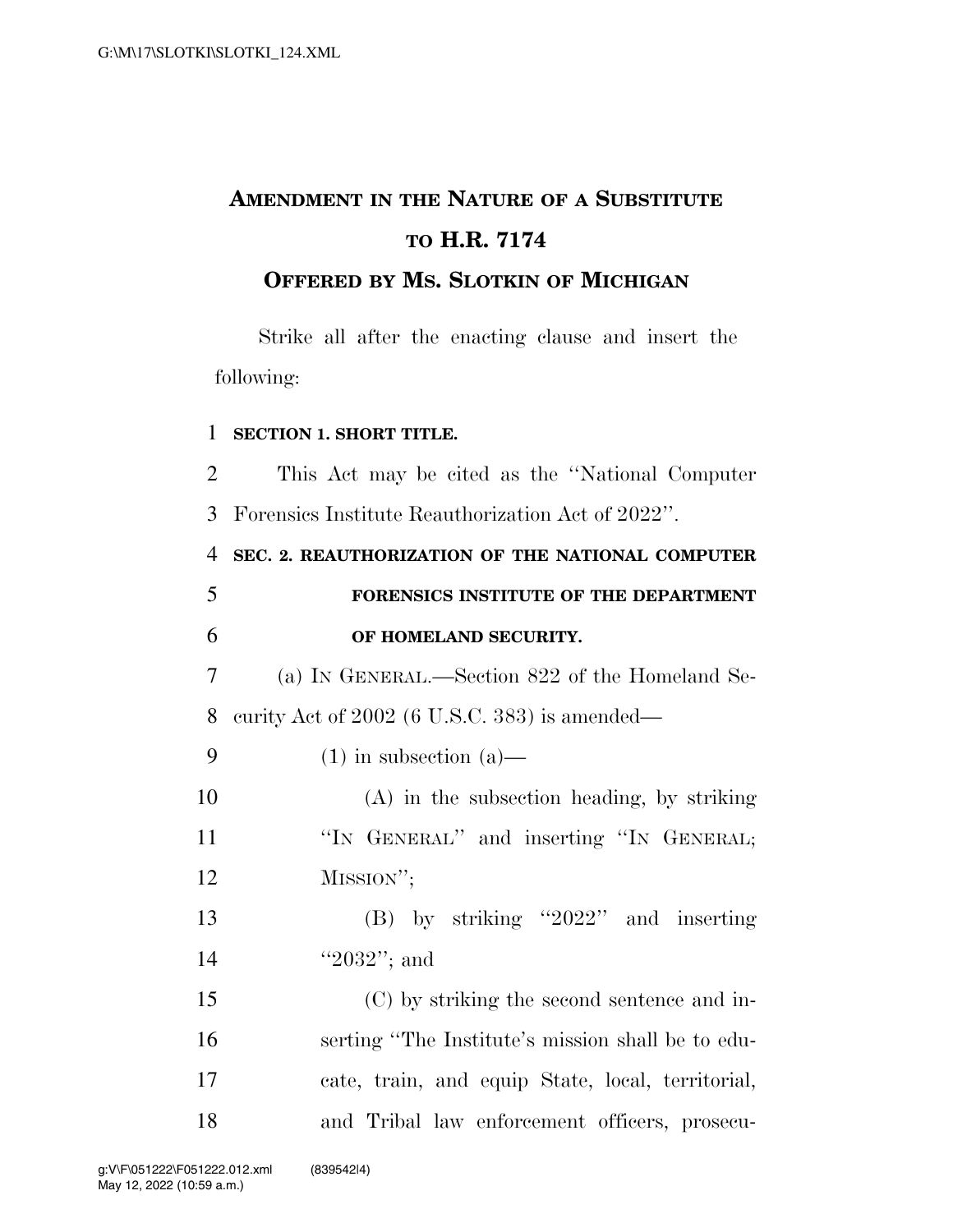tors, judges, participants in the United States Secret Service's network of cyber fraud task forces, and other appropriate individuals re- garding the investigation and prevention of cy- bersecurity incidents, electronic crimes, and re- lated cybersecurity threats, including through the dissemination of homeland security informa- tion, in accordance with relevant Department guidance regarding privacy, civil rights, and 10 civil liberties protections."; (2) by redesignating subsections (c) through (f) as subsections (d) through (g), respectively; (3) by striking subsection (b) and inserting the following new subsections: ''(b) CURRICULUM.—In furtherance of subsection (a), all education and training of the Institute shall be conducted in accordance with relevant Federal law and policy regarding privacy, civil rights, and civil liberties pro- tections, including best practices for safeguarding data privacy and fair information practice principles. Education and training provided pursuant to subsection (a) shall re- late to the following:  $\frac{1}{2}$  (1) Investigating and preventing cybersecurity

 incidents, electronic crimes, and related cybersecu-rity threats, including relating to instances involving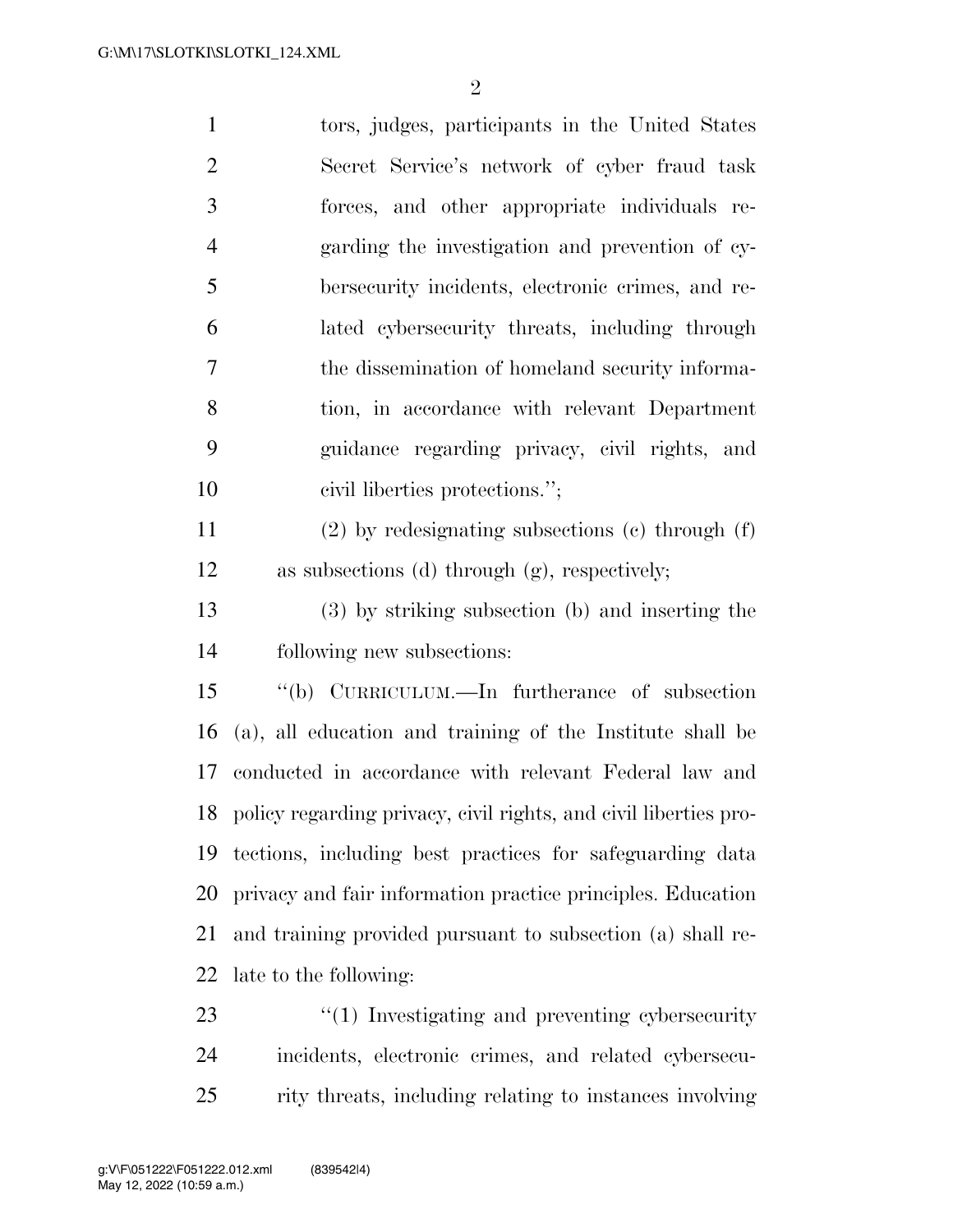illicit use of digital assets and emerging trends in cy-bersecurity and electronic crime.

3  $\frac{1}{2}$  Conducting forensic examinations of com- puters, mobile devices, and other information sys-tems.

 ''(3) Prosecutorial and judicial considerations related to cybersecurity incidents, electronic crimes, related cybersecurity threats, and forensic examina- tions of computers, mobile devices, and other infor-mation systems.

11 ''(4) Methods to obtain, process, store, and admit digital evidence in court.

 ''(c) RESEARCH AND DEVELOPMENT.—In further- ance of subsection (a), the Institute shall research, de- velop, and share information relating to investigating cy- bersecurity incidents, electronic crimes, and related cyber- security threats that prioritize best practices for forensic examinations of computers, mobile devices, and other in- formation systems. Such information may include training on methods to investigate ransomware and other threats involving the use of digital assets.'';

(4) in subsection (d), as so redesignated—

 (A) by striking ''cyber and electronic crime and related threats is shared with State, local, tribal, and territorial law enforcement officers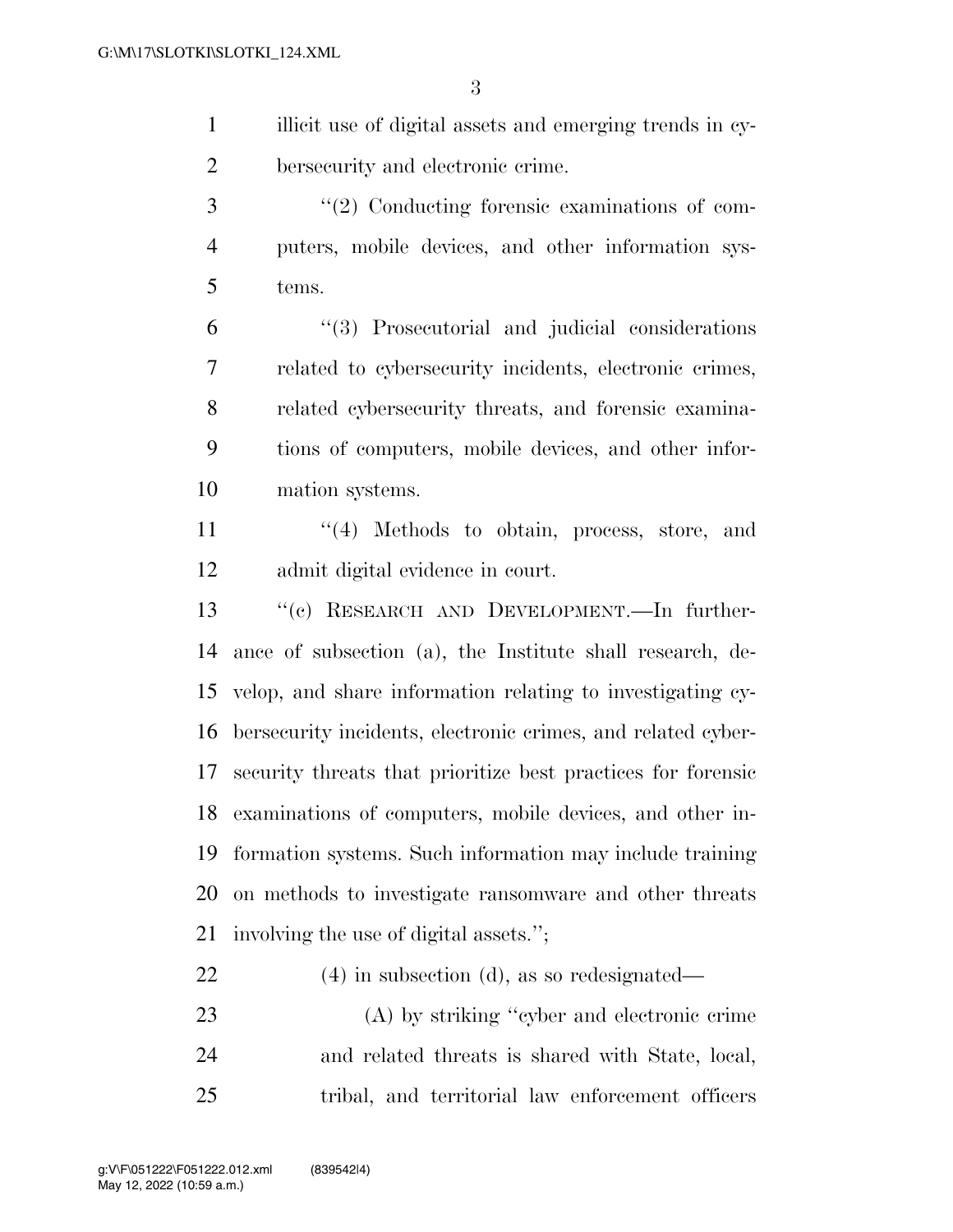| $\mathbf{1}$   | and prosecutors" and inserting "cybersecurity"     |
|----------------|----------------------------------------------------|
| $\overline{2}$ | incidents, electronic crimes, and related cyberse- |
| 3              | curity threats is shared with recipients of edu-   |
| $\overline{4}$ | cation and training provided pursuant to sub-      |
| 5              | section $(a)$ "; and                               |
| 6              | (B) by adding at the end the following new         |
| 7              | sentence: "The Institute shall prioritize pro-     |
| 8              | viding education and training to individuals       |
| 9              | from geographically-diverse jurisdictions          |
| 10             | throughout the United States.";                    |
| 11             | $(5)$ in subsection (e), as so redesignated—       |
| 12             | (A) by striking "State, local, tribal, and         |
| 13             | territorial law enforcement officers" and insert-  |
| 14             | ing "recipients of education and training pro-     |
| 15             | vided pursuant to subsection $(a)$ "; and          |
| 16             | (B) by striking "necessary to conduct              |
| 17             | cyber and electronic crime and related threat      |
| 18             | investigations and computer and mobile device      |
| 19             | forensic examinations" and inserting "for inves-   |
| 20             | tigating and preventing cybersecurity incidents,   |
| 21             | electronic crimes, related cybersecurity threats,  |
| 22             | and for forensic examinations of computers,        |
| 23             | mobile devices, and other information systems";    |
| 24             | $(6)$ in subsection $(f)$ , as so redesignated—    |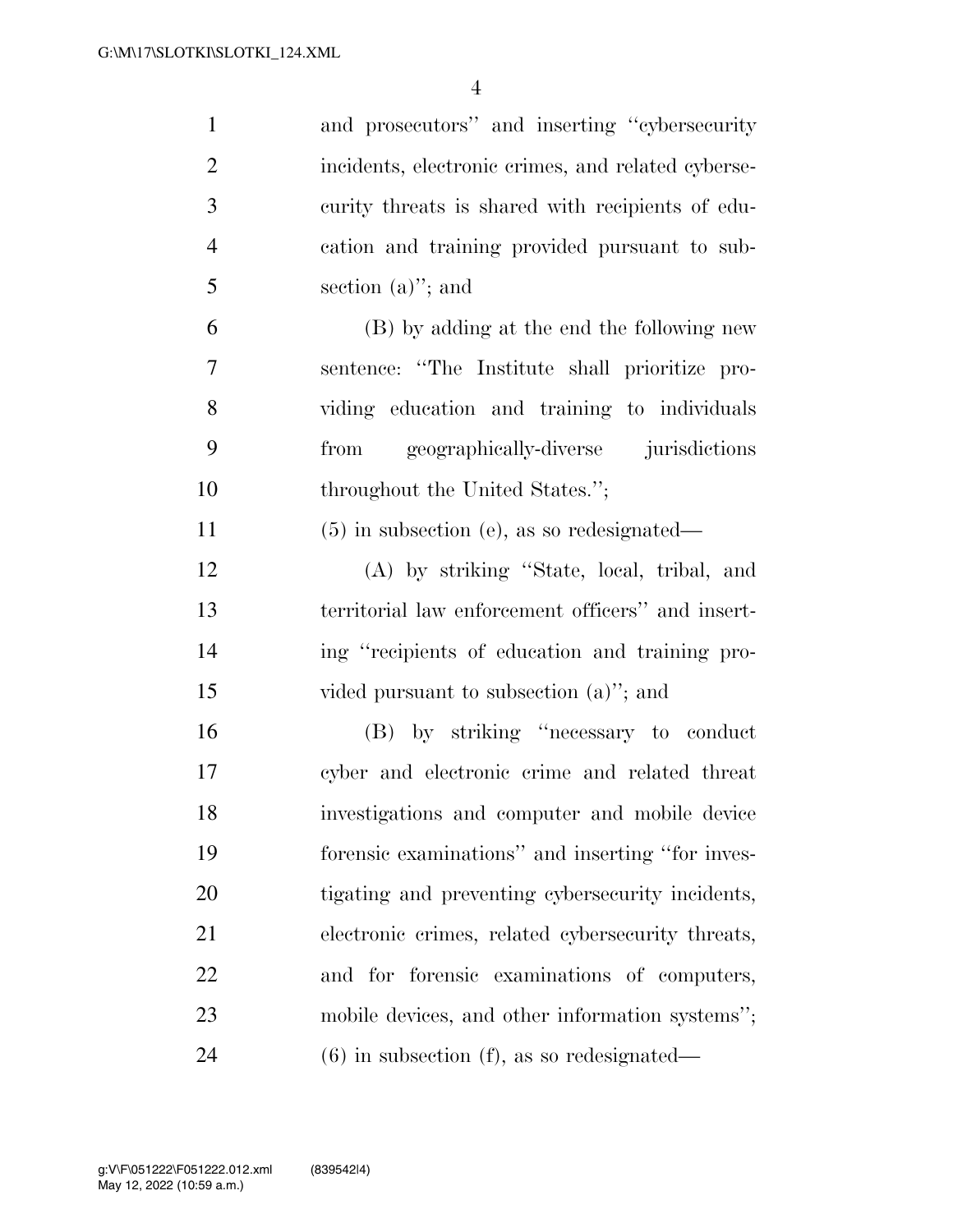| $\mathbf{1}$   | $(A)$ by amending the heading to read as                      |
|----------------|---------------------------------------------------------------|
| $\overline{2}$ | follows: "CYBER FRAUD TASK FORCES";                           |
| 3              | (B) by striking "Electronic Crime" and in-                    |
| $\overline{4}$ | serting "Cyber Fraud";                                        |
| 5              | (C) by striking "State, local, tribal, and                    |
| 6              | territorial law enforcement officers" and insert-             |
| 7              | ing "recipients of education and training pro-                |
| 8              | vided pursuant to subsection $(a)$ "; and                     |
| 9              | (D) by striking "at" and inserting "by";                      |
| 10             | (7) by redesignating subsection (g), as redesig-              |
| 11             | nated pursuant to paragraph $(2)$ , as subsection $(j)$ ;     |
| 12             | and                                                           |
| 13             | $(8)$ by inserting after subsection $(f)$ , as so re-         |
| 14             | designated, the following new subsections:                    |
| 15             | "(g) EXPENSES.—The Director of the United States              |
| 16             | Secret Service may pay for all or a part of the education,    |
| 17             | training, or equipment provided by the Institute, including   |
| 18             | relating to the travel, transportation, and subsistence ex-   |
| 19             | penses of recipients of education and training provided       |
| 20             | pursuant to subsection (a).                                   |
| 21             | "(h) ANNUAL REPORTS TO CONGRESS.—The Sec-                     |
| 22             | retary shall include in the annual report required pursuant   |
| 23             | to section 1116 of title 31, United States Code, informa-     |
| 24             | tion regarding the activities of the Institute, including re- |
| 25             | lating to the following:                                      |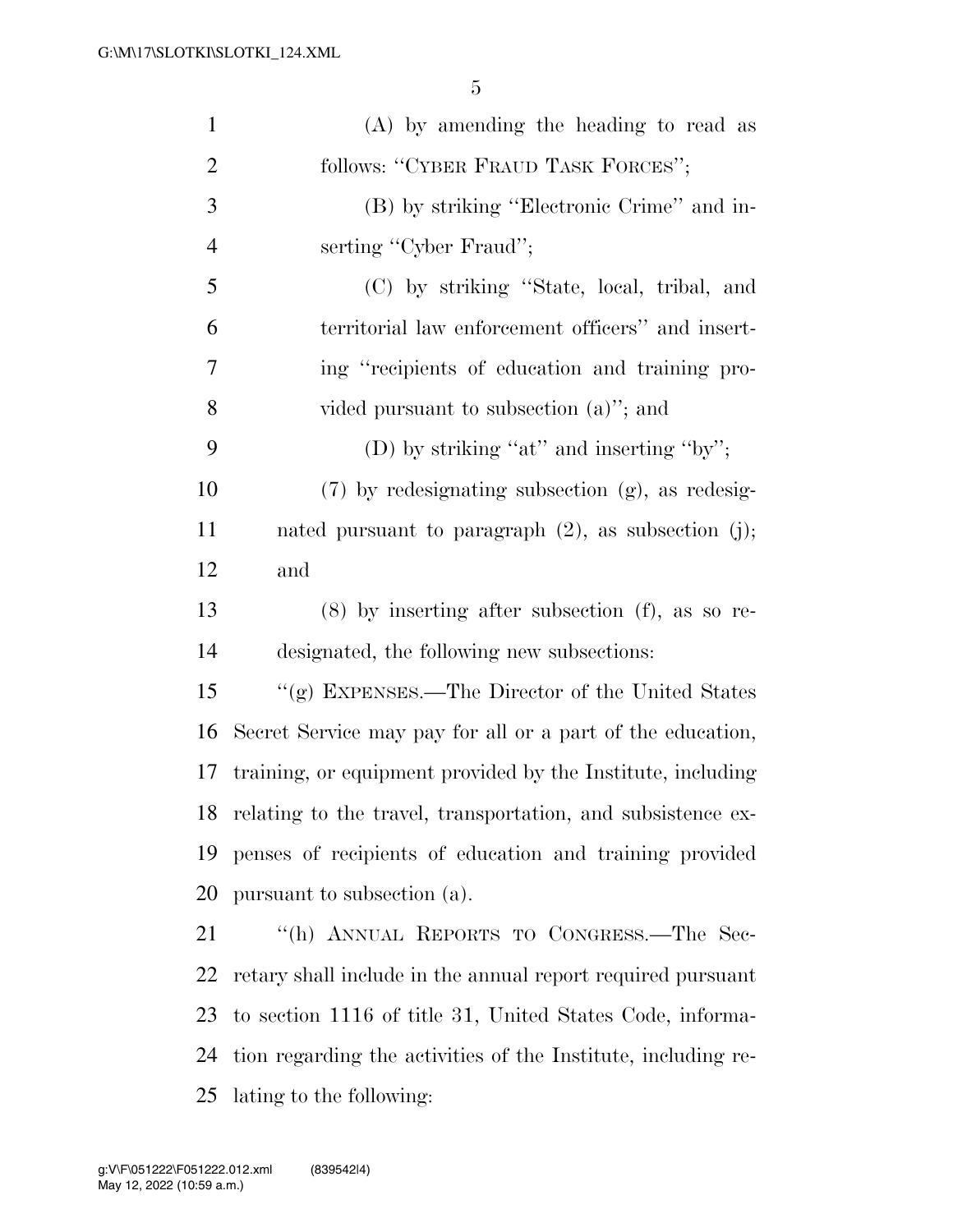| $\mathbf{1}$   | $"(1)$ Activities of the Institute, including, where      |
|----------------|-----------------------------------------------------------|
| $\overline{2}$ | possible, an identification of jurisdictions with recipi- |
| 3              | ents of education and training provided pursuant to       |
| $\overline{4}$ | subsection (a) of this section during such year and       |
| 5              | information relating to the costs associated with         |
| 6              | such education and training.                              |
| 7              | "(2) Any information regarding projected fu-              |
| 8              | ture demand for such education and training.              |
| 9              | "(3) Impacts of the Institute's activities on ju-         |
| 10             | risdictions' capability to investigate and prevent cy-    |
| 11             | bersecurity incidents, electronic crimes, and related     |
| 12             | cybersecurity threats.                                    |
| 13             | $\cdot$ (4) Any other issues determined relevant by       |
| 14             | the Secretary.                                            |
| 15             | "(i) DEFINITIONS.—In this section—                        |
| 16             | "(1) CYBERSECURITY THREAT.—The term 'cy-                  |
| 17             | bersecurity threat' has the meaning given such term       |
| 18             | in section 102 of the Cybersecurity Act of 2015 (en-      |
| 19             | acted as division N of the Consolidated Appropria-        |
| 20             | tions Act, 2016 (Public Law 114–113; 6 U.S.C.             |
| 21             | 1501)                                                     |
| 22             | "(2) INCIDENT.—The term 'incident' has the                |
| 23             | meaning given such term in section $2209(a)$ .            |
| 24             | "(3) INFORMATION SYSTEM.—The term 'infor-                 |
| 25             | mation system' has the meaning given such term in         |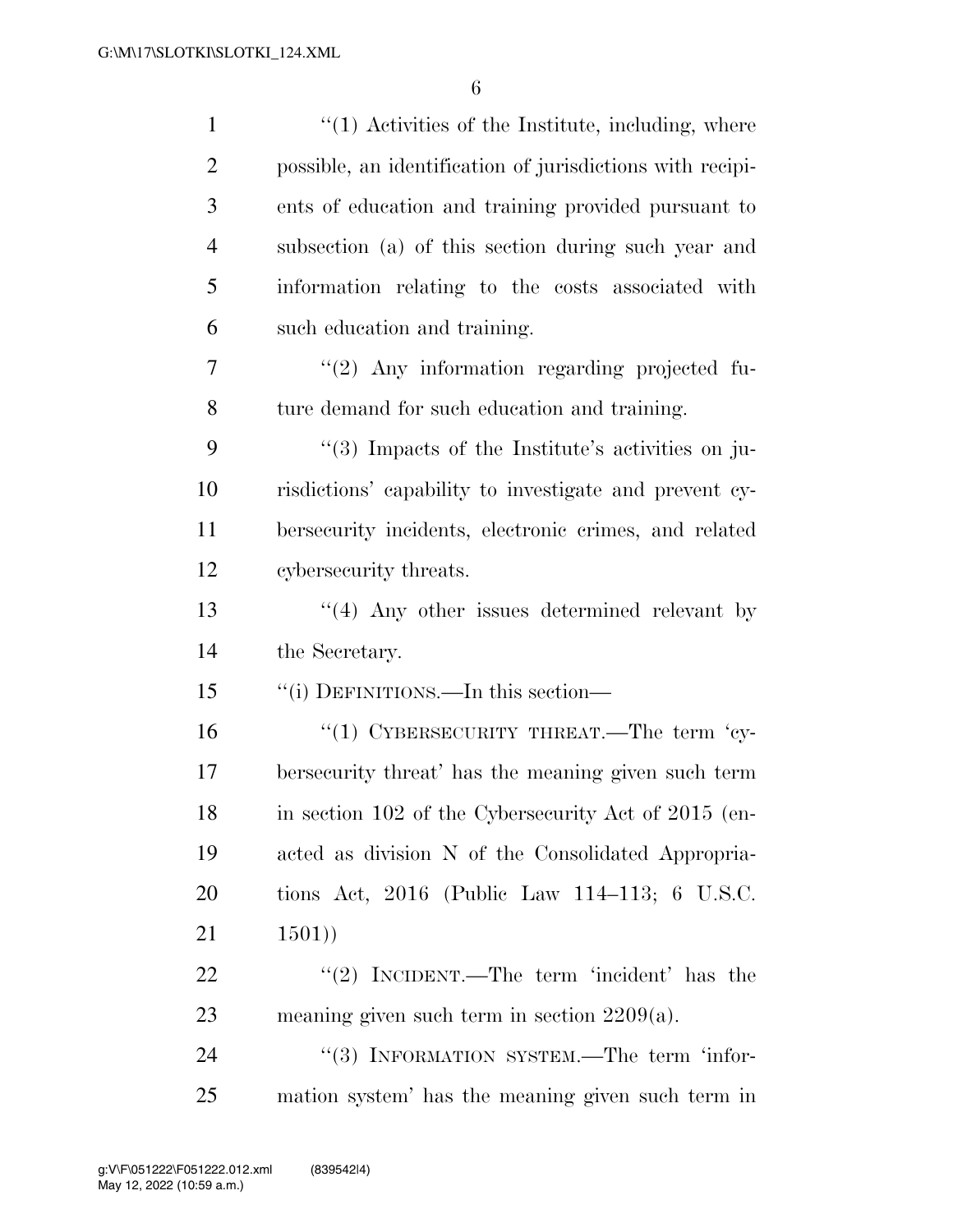section 102 of the Cybersecurity Act of 2015 (en- acted as division N of the Consolidated Appropria- tions Act, 2016 (Public Law 114–113; 6 U.S.C.  $1501(9)$ ...

 (b) GUIDANCE FROM THE PRIVACY OFFICER AND CIVIL RIGHTS AND CIVIL LIBERTIES OFFICER.—The Pri- vacy Officer and the Officer for Civil Rights and Civil Lib- erties of the Department of Homeland Security shall pro- vide guidance, upon the request of the Director of the United States Secret Service, regarding the functions specified in subsection (b) of section 822 of the Homeland Security Act of 2002 (6 U.S.C. 383), as amended by sub-section (a).

 (c) TEMPLATE FOR INFORMATION COLLECTION FROM PARTICIPATING JURISDICTIONS.—Not later than 180 days after the date of the enactment of this Act, the Director of the United States Secret Service shall develop and disseminate to jurisdictions that are recipients of edu- cation and training provided by the National Computer Forensics Institute pursuant to subsection (a) of section 822 of the Homeland Security Act of 2002 (6 U.S.C. 383), as amended by subsection (a), a template to permit each such jurisdiction to submit to the Director reports on the impacts on such jurisdiction of such education and training, including information on the number of digital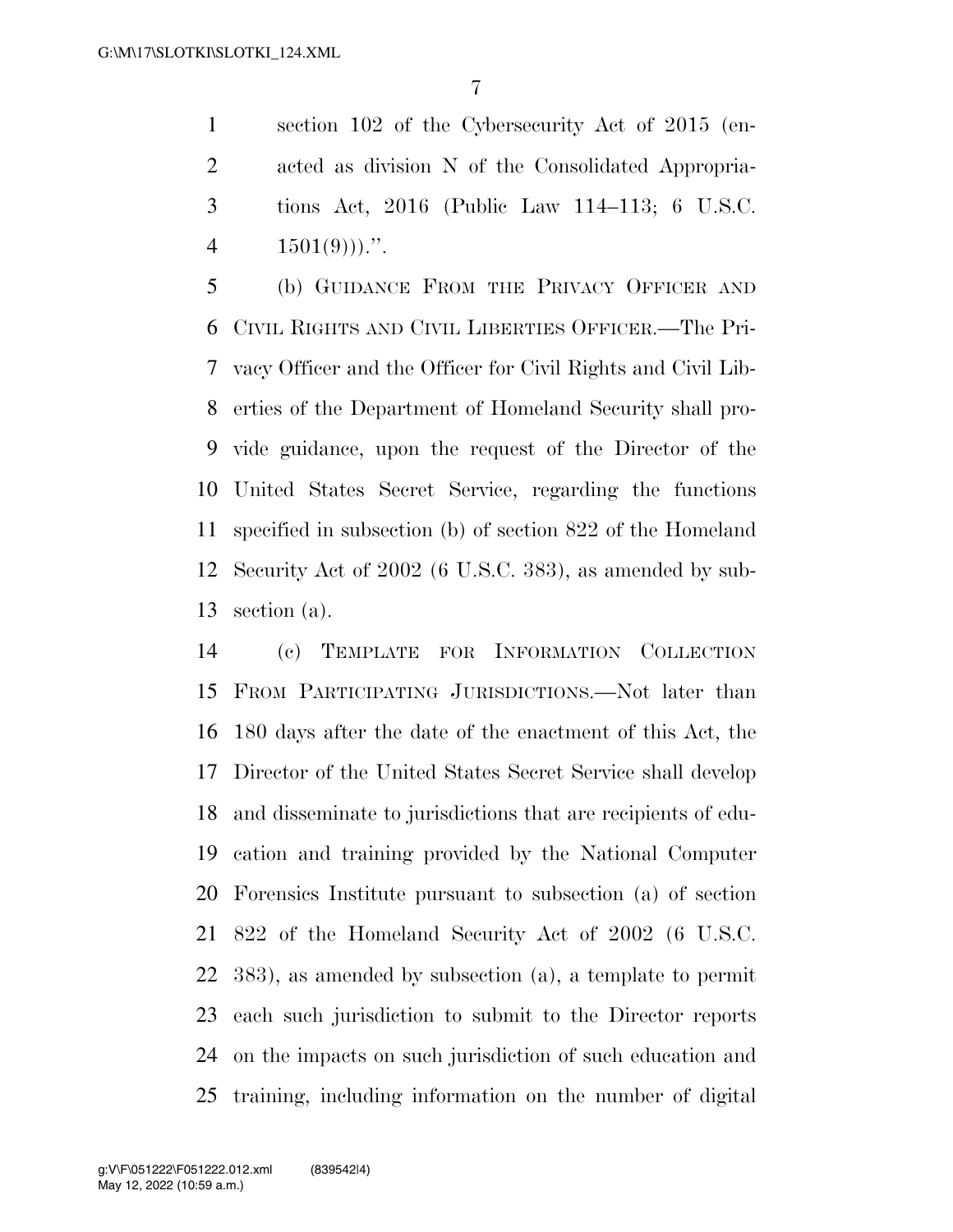forensics exams conducted annually. The Director shall, as appropriate, revise such template and disseminate to jurisdictions described in this subsection any such revised templates.

- (d) REQUIREMENTS ANALYSIS.—
- (1) IN GENERAL.—Not later than one year after the date of the enactment of this Act, the Di- rector of the United States Secret Service shall carry out a requirements analysis of approaches to expand capacity of the National Computer Forensics Insti- tute to carry out the Institute's mission as set forth in subsection (a) of section 822 of the Homeland Se- curity Act of 2002 (6 U.S.C. 383), as amended by subsection (a).

 (2) SUBMISSION.—Not later than 90 days after completing the requirements analysis under para- graph (1), the Director of the United States Secret Service shall submit to Congress such analysis, to- gether with a plan to expand the capacity of the Na- tional Computer Forensics Institute to provide edu- cation and training described in such subsection. Such analysis and plan shall consider the following: (A) Expanding the physical operations of

24 the Institute.